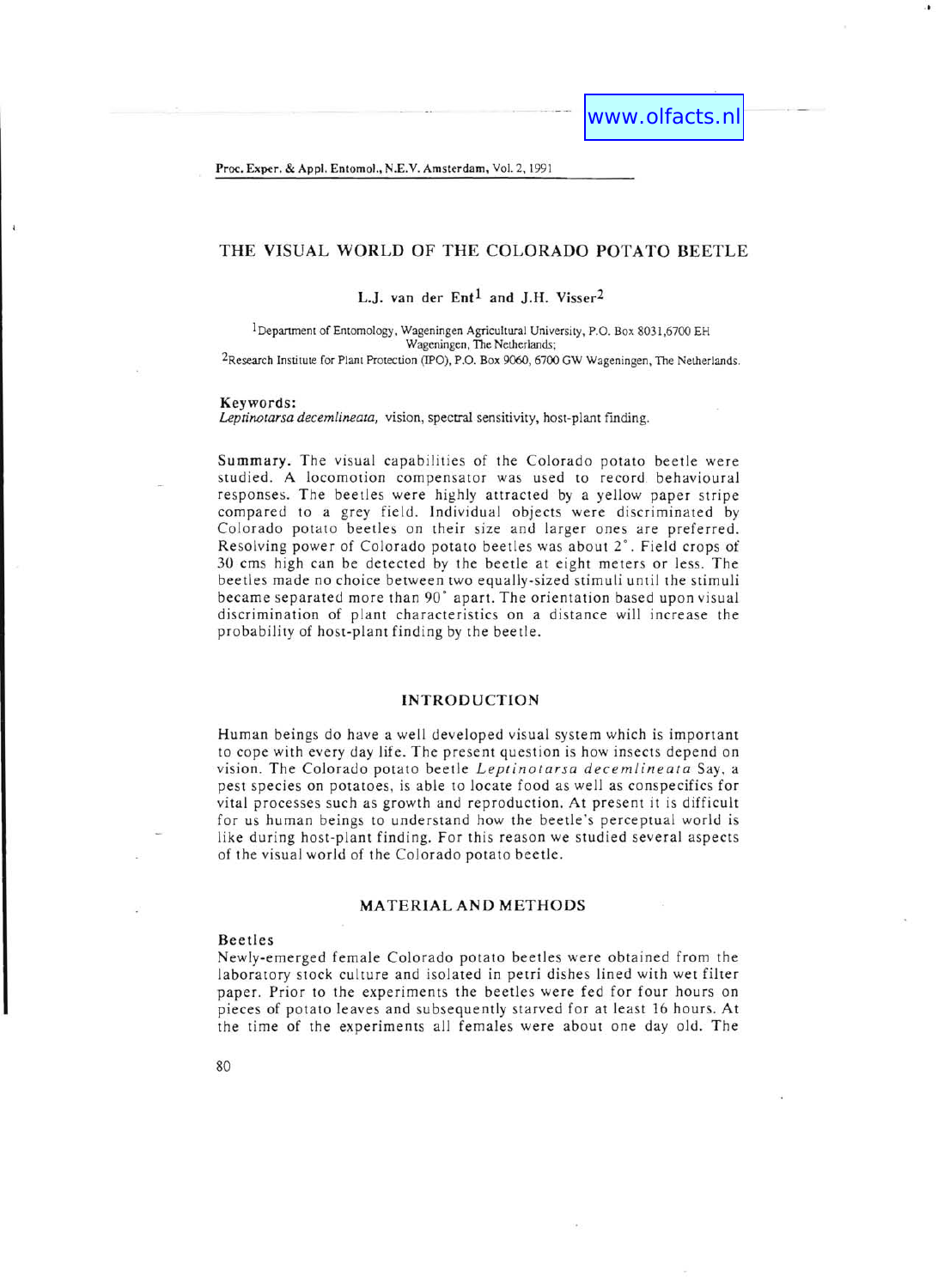beetles were reared and tested under long-day (16/8) light conditions.

### Locomotion compensator

The experiments were conducted on a locomotion compensator as described previously (Thiery & Visser, 1986). Light intensity was set at 1300 Lux by means of two high-frequency illumination units (1750Hz). A white paper arena (diameter of 48 cms, height of 24 cms) was placed around the top of the locomotion compensator and visual objects were attached at the inside wall. Yellow ochre paper was used as a stimulus because of its attractiveness to the beetles. After each test the stimulus was moved  $+90^{\circ}$  to abandon effects of orientation other than visual. Behavioural responses of the beetles were studied by recording their walking tracks on the locomotion compensator for successive treatments. Mann-Whitney  $U$  tests (two-tailed) are used for making statistical analyses (Siegel, 1956).

#### RESULTS AND DISCUSSION

#### Color vision

In preliminary experiments, it has been found that Colorado potato beetles were attracted by grey and black objects displayed on a white background. In the next experiment color attraction of Colorado potato beetles. *i. e.* spectral sensitivity in competition with contrast sensitivity, was examined. Two equal bright stimuli in terms of photographic contrast. a color neutral one (grey) and the yellow ochre paper, were matched. Results are shown in figure 1.

No significant decrease in directional response was found for beetles exposed to a yellow ochre stripe on a background being grey instead of white. The cosine of the walking direction was found to be significantly decreased  $(P < 0.0001)$  for beetles walking to a grey field in absence of the yellow stripe. In this latter treatment the beetles showed orientation towards the edges of the grey field which caused the distribution of orientation angles show a dip at 0° (fig. 1).

From these results it is obvious that Colorado potato beetles are attracted by color rather than by contrast. Spectral sensitivity of Colorado potato beetles has previously been examined by measuring ERGpotentials (Mischke. 1981). Two maxima in responses were found at 360 nm (ultraviolet) and 510 nm (green). Stuben (1972) showed that Colorado potato beetles were able to distinguish between colors of the same lightintensity and preferred yellow. It is likely that color vision assists Colorado potato beetles in finding their host plants.

#### Resolving power

The size of an object at a certain distance or the distance to an object of a certain size determines the ability of Colorado potato beetles to perceive the visual information. The dimensions of a visual stimulus are characterized by the angle of perception of the object by the beetle's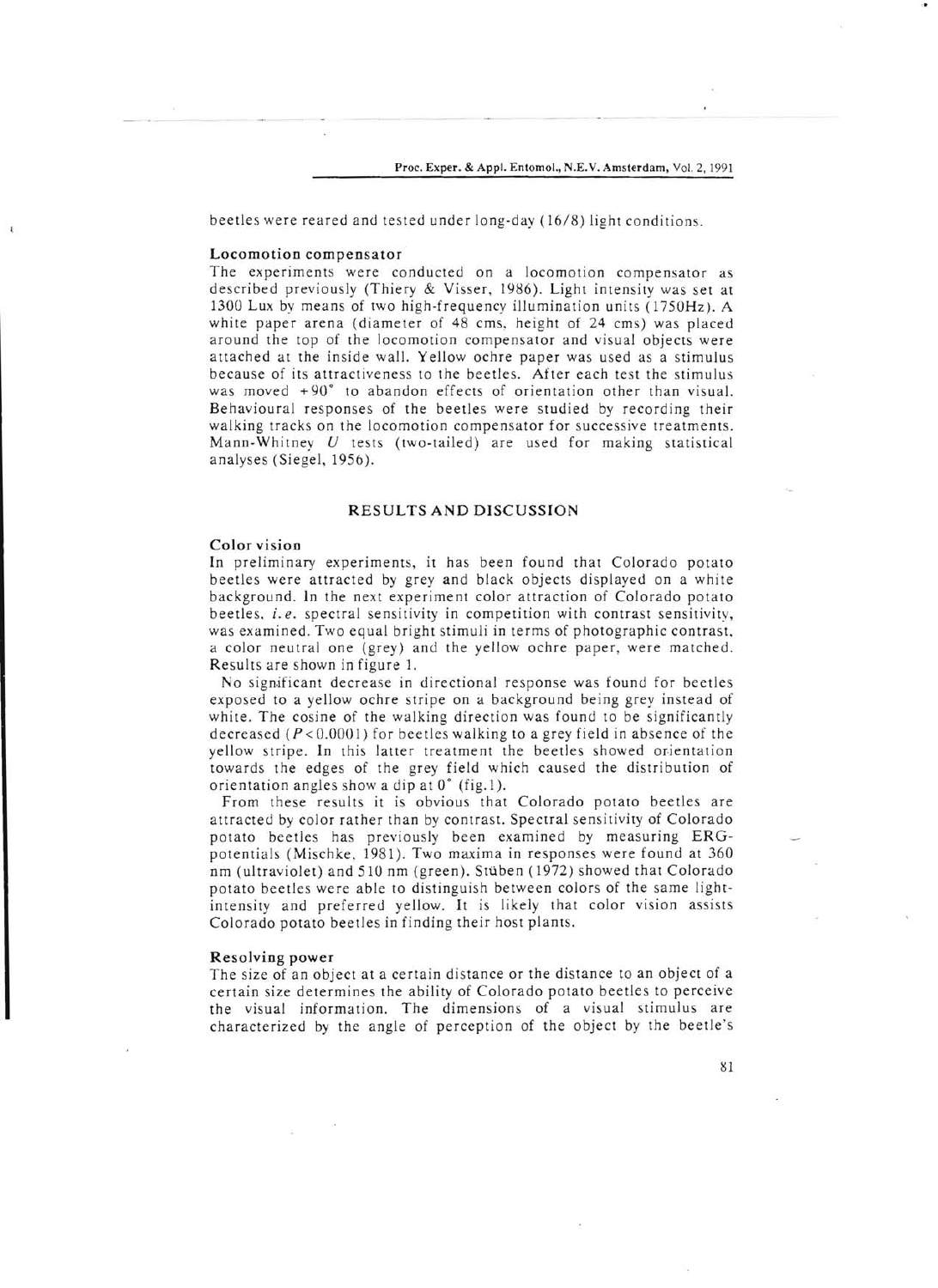

..

*Fig.* 1 . *Orientation of* 20 *beetles in* 10 *minutes each to : (1)* yellow stripe at  $0^\circ$ , *(2)* grey field covering  $-60^\circ$  to  $+60^\circ$ , *(3)* yellow *stripe* on *grey field, and* (4) *control. Seconds spent at orientation angles as* % *observations. Cosines of directions (mean and SD) from top downwards: experiments (1) - (4) . Different letters indicate PsO.05.* 





82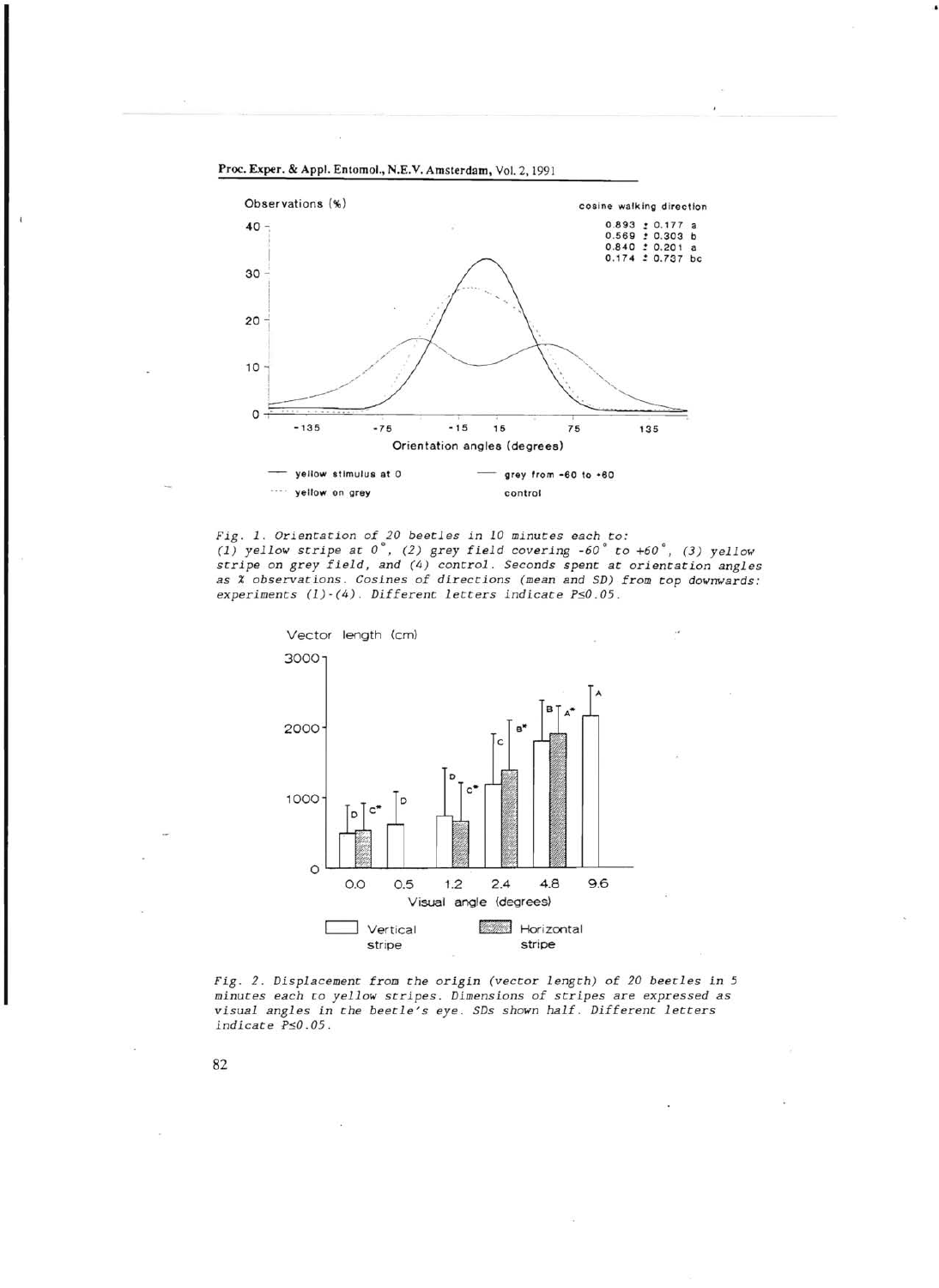

Proc. Exper. & Appl. Entomol., N.E.V. Amsterdam, Vol. 2,1991

-.

*Fig.* 3. *Orientation of* 20 *beetles* to 2 *yellow stripes. Position of stripes:* (1) *-0/+0,* (2) -45/+45, (3) *-60/+60, and* (4) -75/+75 . *Cosines of walking directions (mean and SD) from top downwards: experiments (1)-(4). See further fig. 1.* 



*Fig.* 4. *Depending on the size of an object and the distance: (A) object is too small for perception* by *the beetle, (B) perception and discrimination*  in size are possible, and (C) perception is possible, discrimination in *-size is not possible .* 

83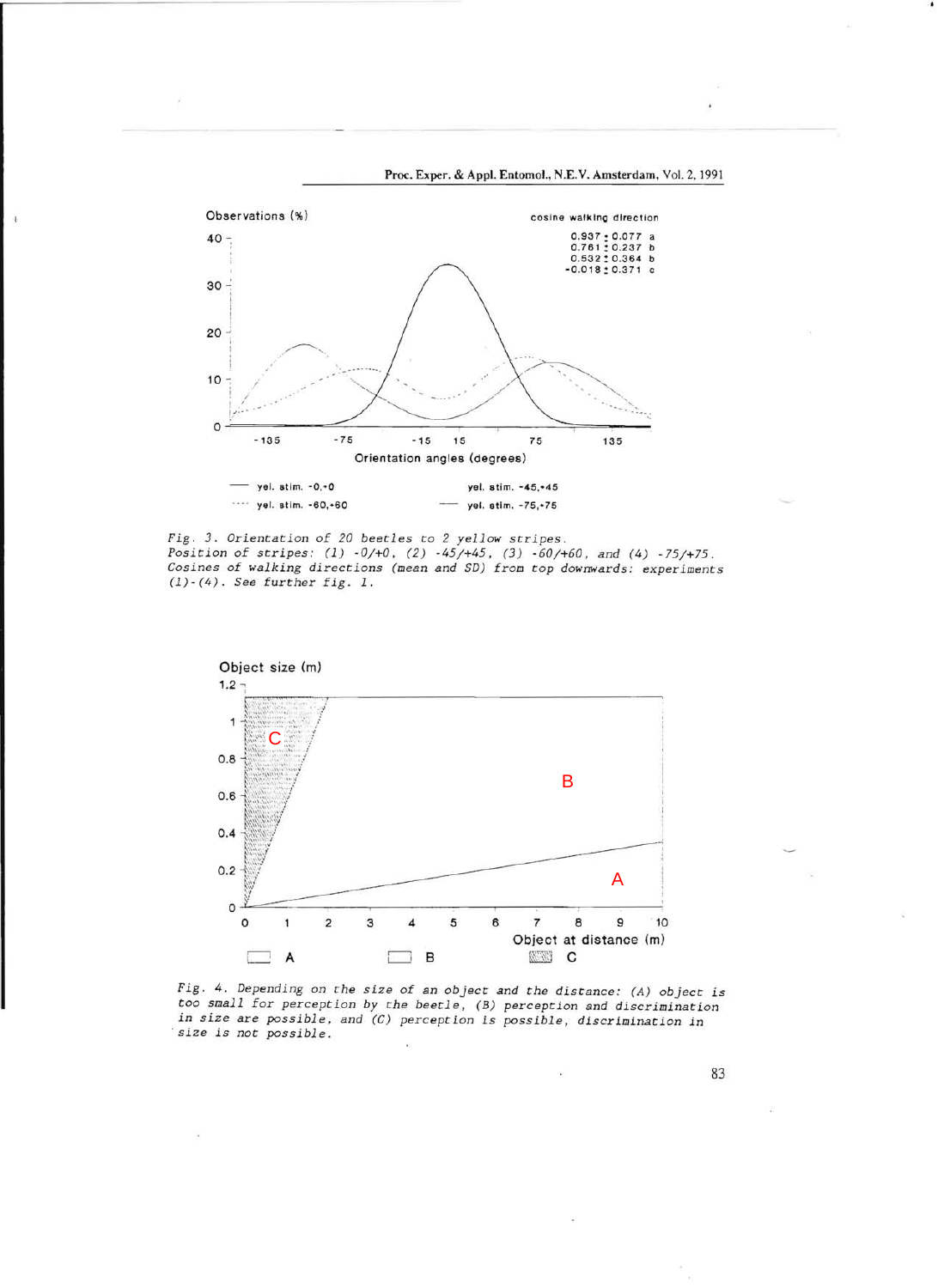#### Proc. Exper. & Appl. Entomol., N.E.V. Amsterdam, Vol. 2,1991

compound eye. The minimum angle of perception to evoke a directional response, which thus is related to the minimum size of an object at a certain distance, is called resolving power. The resolving power of Colorado potato beetles was examined by displaying vertically or horizontally a yellow ochre stripe and decreasing the size of the stripe in successive treatments. Results are shown in figure 2.

The smaller the object the more difficulties the beetles encountered to respond to that stimulus. When the vertical or horizontal dimensions of the yellow ochre stripe became 1.2° or less the objects became too small for perception by the beetles. In this case the net displacement was not significantly different from the control.

The resolving power of Colorado potato beetles appeared to be about 2°. This value has been found for several other insects as well, for example *Musca* (Kirschfeld, 1973) and *Lymantria dispar* (Preiss & Kramer, 1994 ).

#### Visual interference

In field situations Colorado potato beetles are usually confrontated with more than one object. The beetles do have to make choices. Competition between two unequally-sized stimuli resulted in preference for the largest stimulus (unpubl., L.J. van der Ent). In the present experiment two equally-sized yellow ochre stimuli were given and the distance between these objects was enlarged in successive treatments. Results are shown in figure 3.

On enlarging the distance between both stimuli Colorado potato beetles were observed to walk zigzag instead of rectilinear. Obviously, the beetles were switching between both yellow ochre stripes for direction keeping, especially when both stimuli were displayed at  $-45^\circ$  and  $+45^\circ$ . The directional response at this latter treatment was significantly lower compared to the  $\pm 0^{\circ}$  and  $\pm 15^{\circ}$  treatments (P=0.0036 and P=0.0008, respectively). The cosines of orientation angles at the  $\pm 15^\circ$  and  $\pm 30^\circ$ treatments were not statistically different from the  $\pm 0^{\circ}$  treatment. In the two last treatments the beetles showed attraction to one stimulus at the time. Half of the beetles walked to the stimulus displayed left and the other half to the stimulus at the right side. The distribution of orientation angles, thus, showed a dip at  $0^{\circ}$  (fig.3). In the absence of stimuli, the control experiment, the cosine of the orientation angle was  $-0.052 \pm 0.694$ (mean and SD).<br>This so called 'moment of decision' at 90° distance is also reported for

the Gypsy moth *Lymantria dispar* (Preiss & Kramer, 1984). However in their experiment Gypsy moths were exposed to a single stripe or field. Exposure of the beetles to a grey field covering  $-60^\circ$  to  $+60^\circ$  (fig.1) or yellow stimuli exposed at  $-60^\circ$  and  $+60^\circ$  (fig.3) resulted in similar distributions of orientation angles.

### Host-plant finding

In the present research Colorado potato beetles were able to discriminate a yellow stripe from a grey background. The beetles responded to a single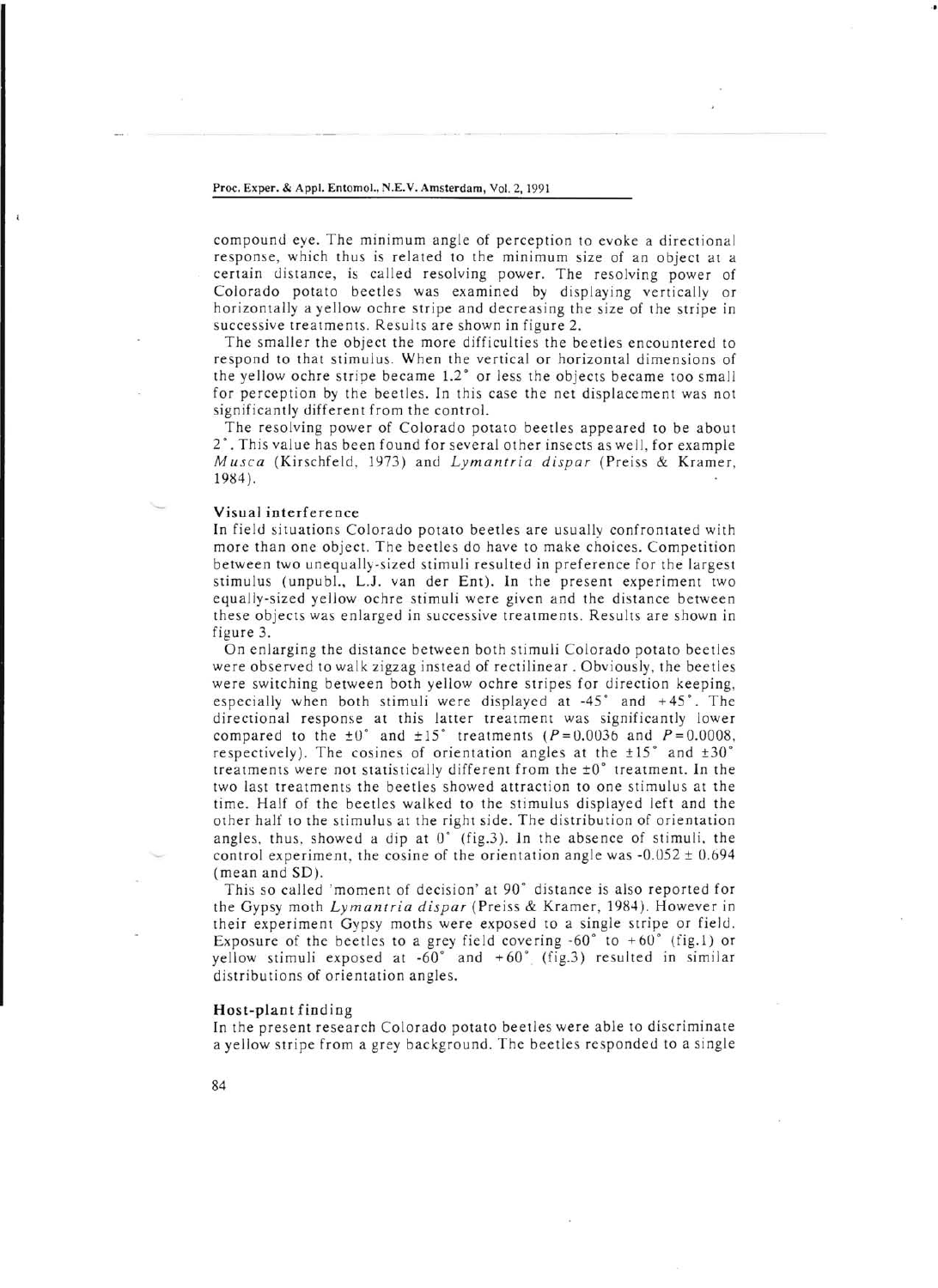Proc. Exper. & Appl. Entomol., N.E.V. Amsterdam, Vol. 2.1991

object if the angle of perception of such object was at least 2°. The minimum angle of perception to discriminate between two equally-sized objects appeared to be 90°. Figure 4 illustrates further the visual capabilities of Colorado potato beetles. From the data in figure 2. it is calculated that a 30 cms-high potato crop, can be seen by the beetle at 8 meters distance or less. However, it should be realized that laboratory conditions differ from the outside world and, thus, may have affected the visual perception as recorded in the present study. On the other hand, field-reared beetles do have more sensitive eyes (unpubl.. 1.H. Visser). Moreover, the spatial distribution of food resources will be more complex than assumed in the present research. In addition to visual orientation, olfactory stimuli are perceived by the beetles (Thiery & Visser, 1986). The interplay of both sensory modalities will affect host-plant finding in complex and yet unknown ways. Nevertheless, it is obvious that Colorado potato beetles are capable to perceive the surrounding world and on perception of visual characteristics increase their probability of encountering host-plants.

# REFERENCES

KIRSCHFELD, K., 1973 - Das neurale Superpositionsauge. *Fortsch. der Zool.* 21 (2/3),229-257.

MISCHKE, U., 1981 - Spektrale Eigenschaften des visuellen Systems von *Leptinotarsa decemlineata* (Coleoptera: Chrysomelidae). *Zool. Beitrage* 27 (2/3), 319-334.

PREISS, R. & E. Kramer. 1984 - The interaction of edge-fixation and negative fototaxis in the orientation of walking gypsy moth. *Lymantria dispar.* 1. *Compo Physiol.* A 154,493-498.

SIEGEL. S., 1956 - *N onparametric Statistics Jor the Behavioral Sci e n* c *es.* McGraw-Hili Kogakusha, Tokyo, 312 pp.

STUEBEN, M., 1972 - Untersuchungen zum Farbwahlvermoegens des Kartoffelkäfers Leptinotarsa decemlineata Say. Nachr. bl. *Deutsch. PJlanzenschutzd. (Braunschweig)* 2,40-41.

THIERY, D. & J.H. Visser, 1986 - Masking of host plant odour in the olfactory orientation of the Colorado potato beetle. *Entomol. exp. appl.* 41, 165-172.